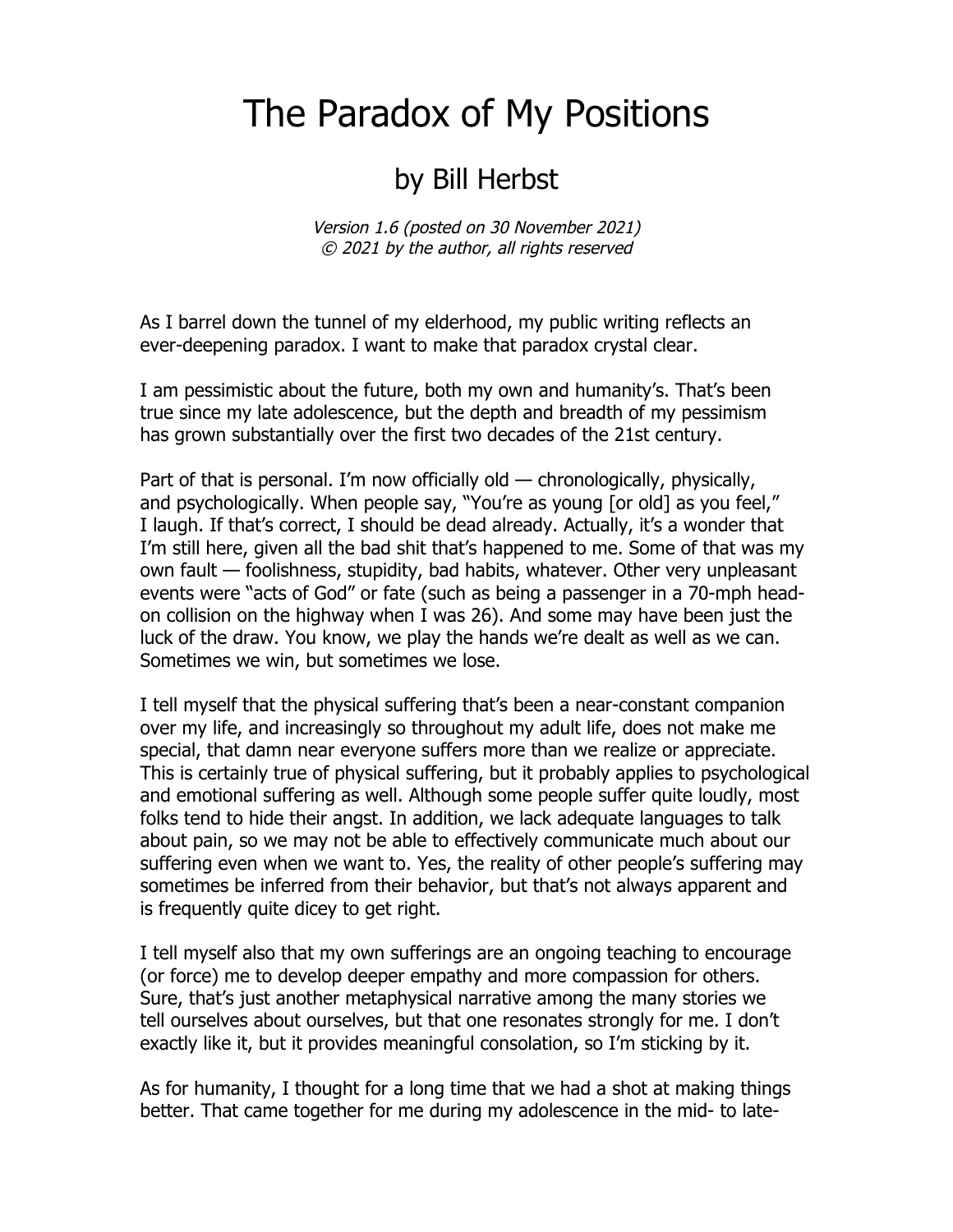1960s. Now, I've come to understand a little more about why so many people absolutely hated the 1960s. From their perspective, that whole turbulent decade was a time of rebellion, wreck, and ruin, where traditional values crumbled under a merciless assault by, well, the devil, in one form or another. The status quo took it on the chin in that decade, so if you liked the status quo, you hated the 1960s.

Not so for me, though. I came of age in that decade. As the egg of culture was cracked, I got born in a way that was joyous, liberating, and empowering. Much of this was actually fleshed out for me in the 1970s, but I look back to the 1960s to see where it started. That decade gave me hope that, speaking in collective terms, we might actually get our heads screwed on straight, that we might be able to awaken from the various hypnotic trances from which civilization has suffered so grievously and foisted on tens of millions of human beings so cruelly, but about which there has been widespread denial historically. I am frankly astonished at the rampant cheerleading for bullshit that goes on  $-$  "Civilization" is great! The status quo is fine!" No, civilization hasn't been great, and the status quo is not fine, not by a long shot.

By the end of the 1970s, the tide was turning, and I could see and feel the shift. Despite that decade having been pretty darned good for me personally (my 20s were a gas!), I could plainly sense that the people who liked Death Culture had marshaled their forces and begun to fight back very effectively. Not that the monsters had ever been close to defeat, but they didn't like being challenged, and they wanted the Empire to win. Many signs pointed to their resurgence: the malling of America and the dramatic spread of consumer culture, the resurgent rise and politicization of fundamentalist Christianity, the proliferation of Right-Wing Think Tanks and the onset of equally toxic Right-Wing Talk Radio, all of which was marketed brilliantly to a gullible public that ate it up. Fucking disco, for Christ's sake! The handwriting was on the wall. This country wasn't evolving as I had hoped.

The '80s brought Reagan and Morning in America, along with a wholesale selling out for money to Wall Street, ending with Bush the Elder and the collapse of the Soviet Union. The '90s were ushered in with the first Gulf War, then Bill Clinton and his whole triangulation, Republican-Lite shtick — NAFTA, repeal of Glass-Steagall that had kept the banks in check, end of welfare, expansion of prisons, the whole nine yards. Although it seemed to me that we were headed down the road to perdition, I still held out some faint hope that America might turn away from the dark side. After that, though, the millennium change new century marched in, kicked off by a stolen Presidency that was wrongly blamed on the only decent candidate (Nader), which was followed a year later by 9-11 and all the madness that ensued. Since then, it's all been straight downhill.

A lot of what went wrong can be attributed to the corruption of the Left and the abandonment of the working class by the Democrats, but I don't really want to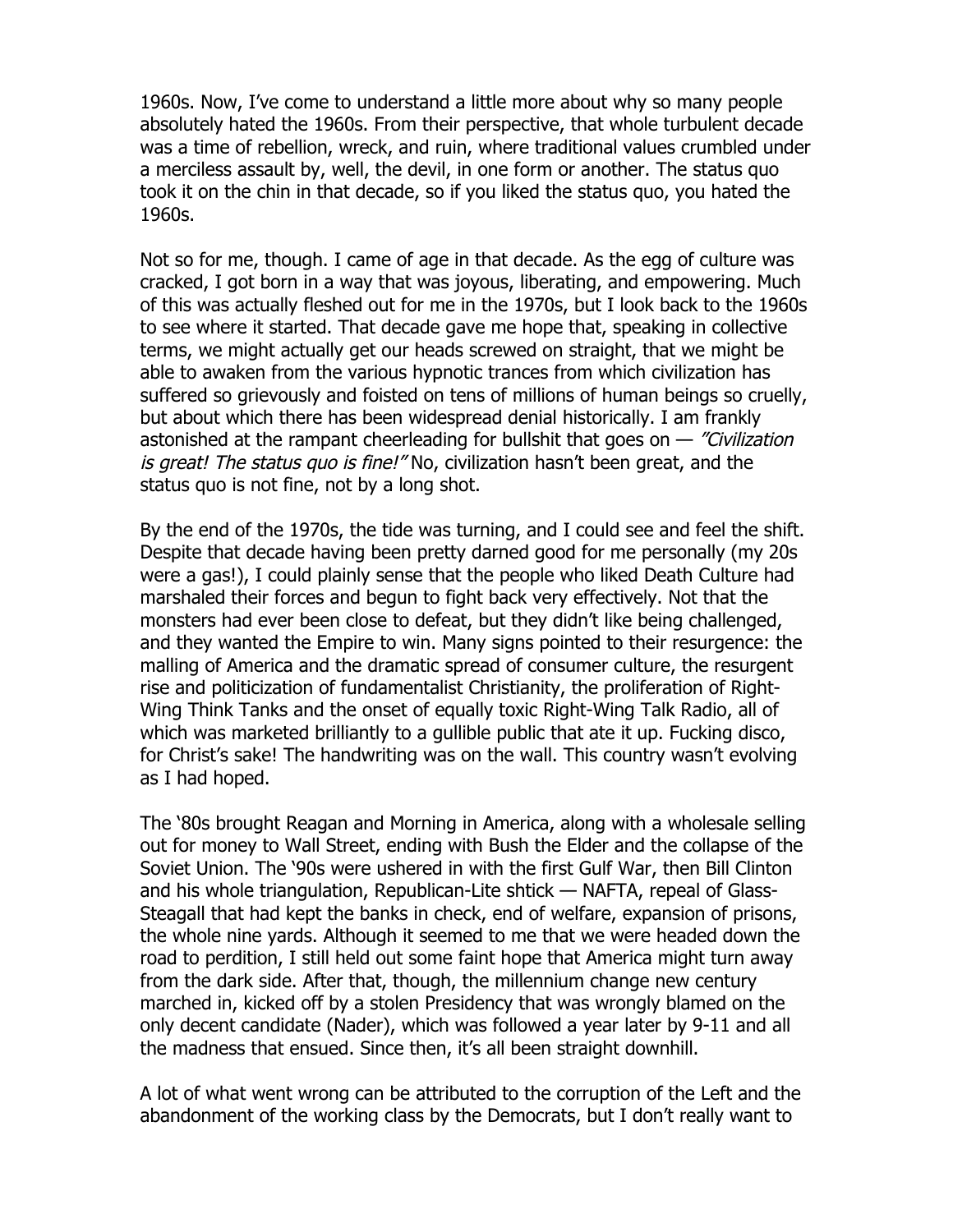dwell on that. Basically, the monsters were just way better at getting what they wanted, which was achieved in large part by convincing the American public to believe their lies, mostly by packaging them in grievance-based wrappers that played to people's fears. The monsters were brilliant at that, and they still are.

I suppose Watergate and Nixon's resignation in the mid-1970s were the highwater mark for my shaky and never-very-confident optimism about the possibility of our collectively turning away from madness. That was 47 years ago, however, and it's been a long, nasty slide since then. Despite the occasional ray of sunshine slicing through the overcast to offer a momentary glimmer of hope, our embrace of insanity has been relentless and gloomy.

While the political/cultural Right has obviously led the parade to Crazy Town, the Center and Left have provided neither counterbalance nor refuge. The entire enterprise of the American Empire has remained obstinate in a consistent path, staying locked in a channel bounded on one side by tragedy and on the other by farce. In both our questionable policies and our misdirected passions, the country appears to veer between those two drama masks, careening from one to the other. Oddly enough, this has tended to occur with surprising banality, under the dubious heading of "business-as-usual."

Readers of my commentaries may have noticed a seeming turn in the recent tone of my writing. Essay titles such as "The Monsters Have Won" could easily be interpreted as indicating a more pessimistic and less hopeful attitude. This is generally more a shift in editorial policy, however, rather than an inward change of heart. How I feel these days about the world isn't fundamentally different from my feelings of years and decades past. The personal suffering that comes with advancing age and ill health have taken their toll, but my attitudes toward civilization and our collective future haven't shifted much. Yes, hope finally died, or maybe I pulled the plug of life-support for that comatose patient — I can't quite tell which. But that wasn't really unexpected. In my view, the odds were always against us, and against hope as well.

In my natal chart, Jupiter is 2° above my last-degree Capricorn Ascendant. Among the many possible interpretations of that alignment I see in myself, one that's been historically relevant is the tendency to speak and write in a ministerial fashion, as if I were delivering a sermon from the pulpit. Many sermons close on a note of optimism or inspirational uplift, and I've done that time and again, decade after decade.

But something has shifted over the past two years, and dramatically over recent months. Maybe it's me, maybe it's the zeitgeist, or perhaps both. Whatever it is has provoked a greater, more urgent desire in myself to not beat around the bush and, instead, call a spade a spade. I no longer feel a need to hide my pessimism, nor to tone down my despair.